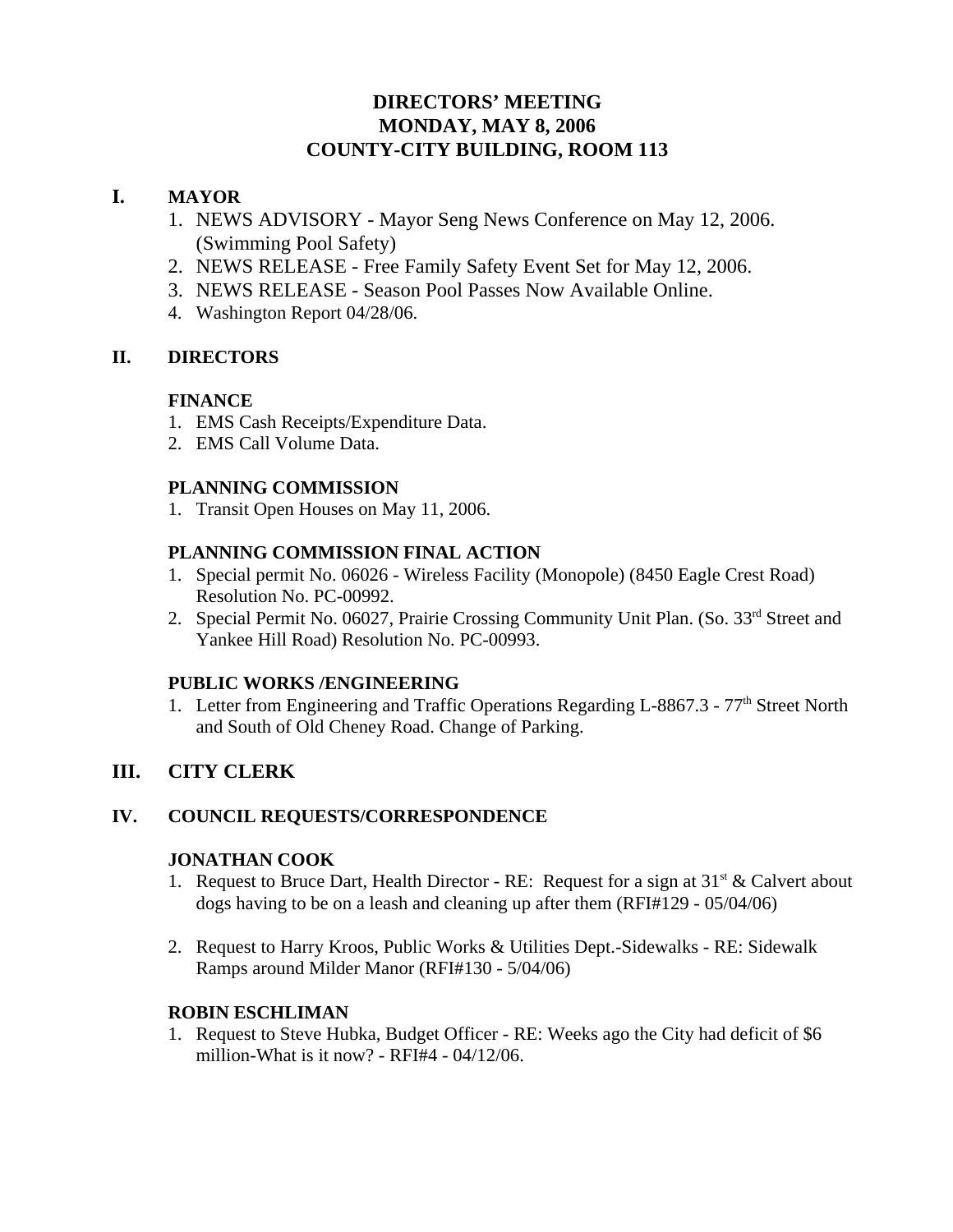### **ANNETTE McROY**

1. Request to Karl Fredrickson and Ken Smith, Public Works & Utilities Dept. - RE: Parking management study update - RFI#170 - 04/19/06. **SEE RESPONSE RECEIVED FROM KARL FREDRICKSON ON 05/04/06.**

#### **PATTE NEWMAN**

1. Letter from Jack Tatro, RE: Solving the problem of runoff water pooling.

# **V. MISCELLANEOUS**

### **Emails/Letters Opposed to Concealed Carry Ban in Lincoln**

- 1. Email from Robin L. Hoffman.
- 2. Email from Gregg Stearns.

# **Emails/Letters Opposed to Downtown Development Plan/Including Demolition of Starship Theater and Taste of China Restaurant**

- 1. Email from Robin L. Hoffman
- 2. Email from Cindy Elder. (Hard Copy Distributed to Council on Monday, May 1)
- 3. Email from Mrs. Willa Grange. (Hard Copy Distributed to Council on Monday, May 1)
- 4. Email from Mrs. Willa Grange. (Hard Copy Distributed to Council on Monday, May 1)
- 5. Email from Nancy Taylor. (Hard Copy Distributed to Council on Monday, May 1)
- 6. Letter and Attachments from Kim K. Sturzenegger. (Hard Copy Distributed to Council on Monday, May 1)

# **Other Correspondence**

- 1. Email from Jayne Sebby RE: Loud Audio Systems in Vehicles.
- 2. Letter from Nancy Russell, RE: Injustice to Property by Landlords. (Hard Copy Distributed to Council on Monday, May 1)
- 3. Email from Vicky Valenta, RE: Opposed to Convention Center in Haymarket District.
- 4. Email from Vicky Valenta, RE: Reaction to Council Members Actions.
- 5. Letter and attachments from Charles Humble, Erickson & Sederstrom, RE: Bill No. 06- 67 (Tree Service Text Amendment). (Hard Copy Distributed to Council on May 4, 2006)

# **VI. ADJOURNMENT**

**W:\FILES\CITYCOUN\WP\DA050806.wpd**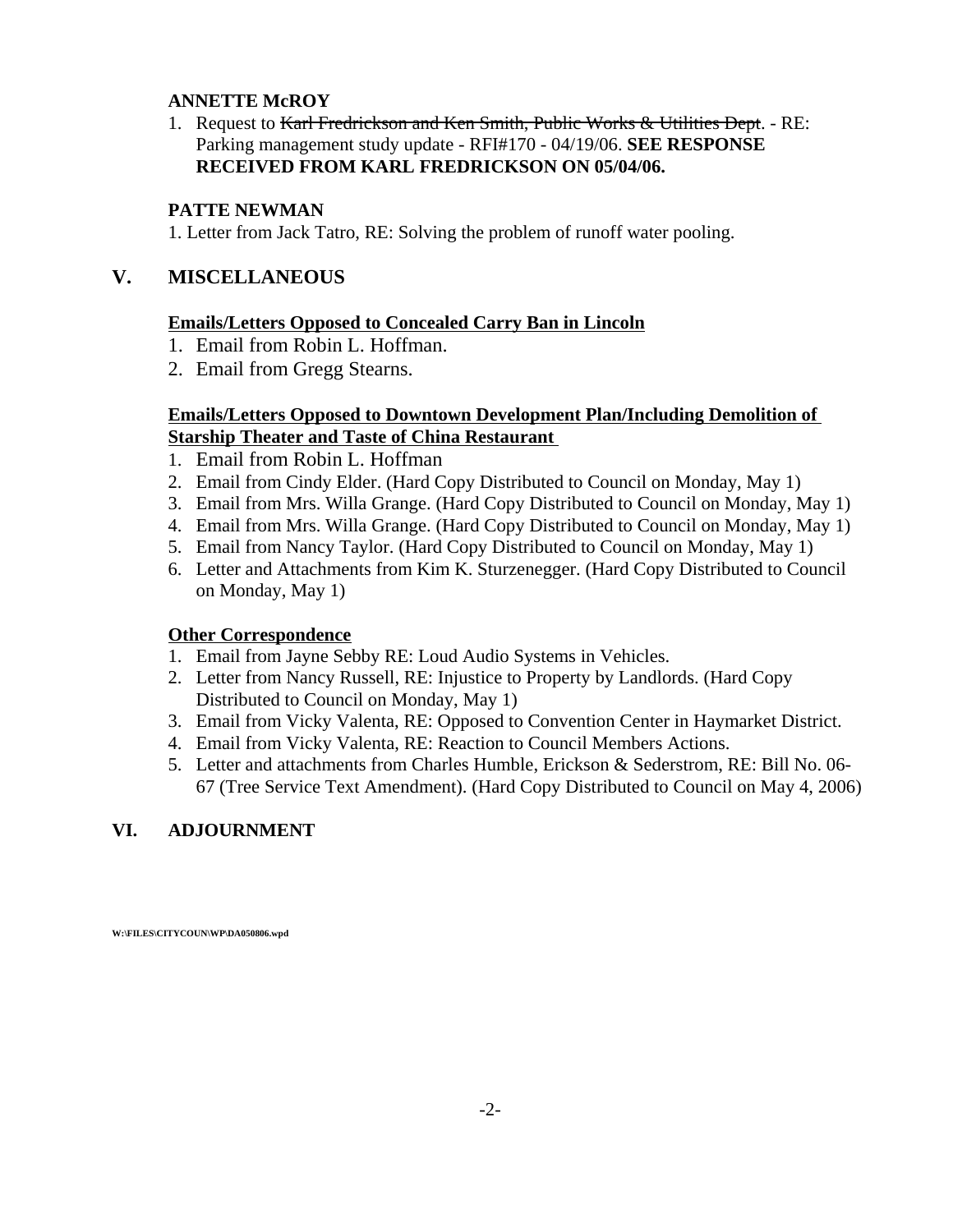# **DIRECTORS' MEETING MINUTES MONDAY, MAY 8, 2006 COUNTY/CITY BUILDING CONFERENCE ROOM 113**

**Council Members Present:** Ken Svoboda, Chair; Patte Newman, Vice-Chair; Dan Marvin, Jonathan Cook, Robin Eschliman, Jon Camp, Annette McRoy.

**Others Present:** Mayor Coleen Seng, Mark Bowen, Rick Hoppe, Ann Harrell, Lin Quenzer, Mayor's Office; City Clerk Joan Ross; Dana Roper, City Attorney; Directors and Department Heads; Tammy Grammer, City Council Staff; Deena Winter, Lincoln Journal Star Representative; and Coby Mach, LIBA.

# **I. MAYOR -**

Mayor Coleen Seng reported there was a lot of events going on this weekend. The marathon and then the kids run, there were  $3,600$  kids grades  $6<sup>th</sup>$  and under running the race around the Capitol and over 4,000 Sunday morning at the marathon. It was the largest one.

Regarding the Triplets, if you have not been by there, they are on their foundation.

Mayor Coleen Seng called on Directors. *[Nicole Fleck-Tooze handed out material to Council.]* Nicole Fleck-Tooze (Public Works & Utilities Department) stated this is the flyer that went out in the April/May billing for water about the Waterfest celebration we have planned at Holmes Lake Park on Saturday, June  $10<sup>th</sup>$ from 5:00 p.m. to 8:00 p.m. This is a partnership between several agencies including Watershed Management, Parks & Recreation and NRD. We received a grant from the Nebraska Department of Environmental Quality to basically set up this celebration to talk about the restoration of Holmes Lake and water quality issues. *[Copy of the insert on file in the City Council Office.]* 

Karl Fredrickson (Public Works & Utilities Director) handed out information to Council regarding Wastewater Cash Flow Projections and Water Cash Flow Projections. Karl Fredrickson stated at last week's pre-council there were questions on the dollar funding we put in the monthly charges and how the graphics were produced. *[Copy of Material on file in the City Council Office.]*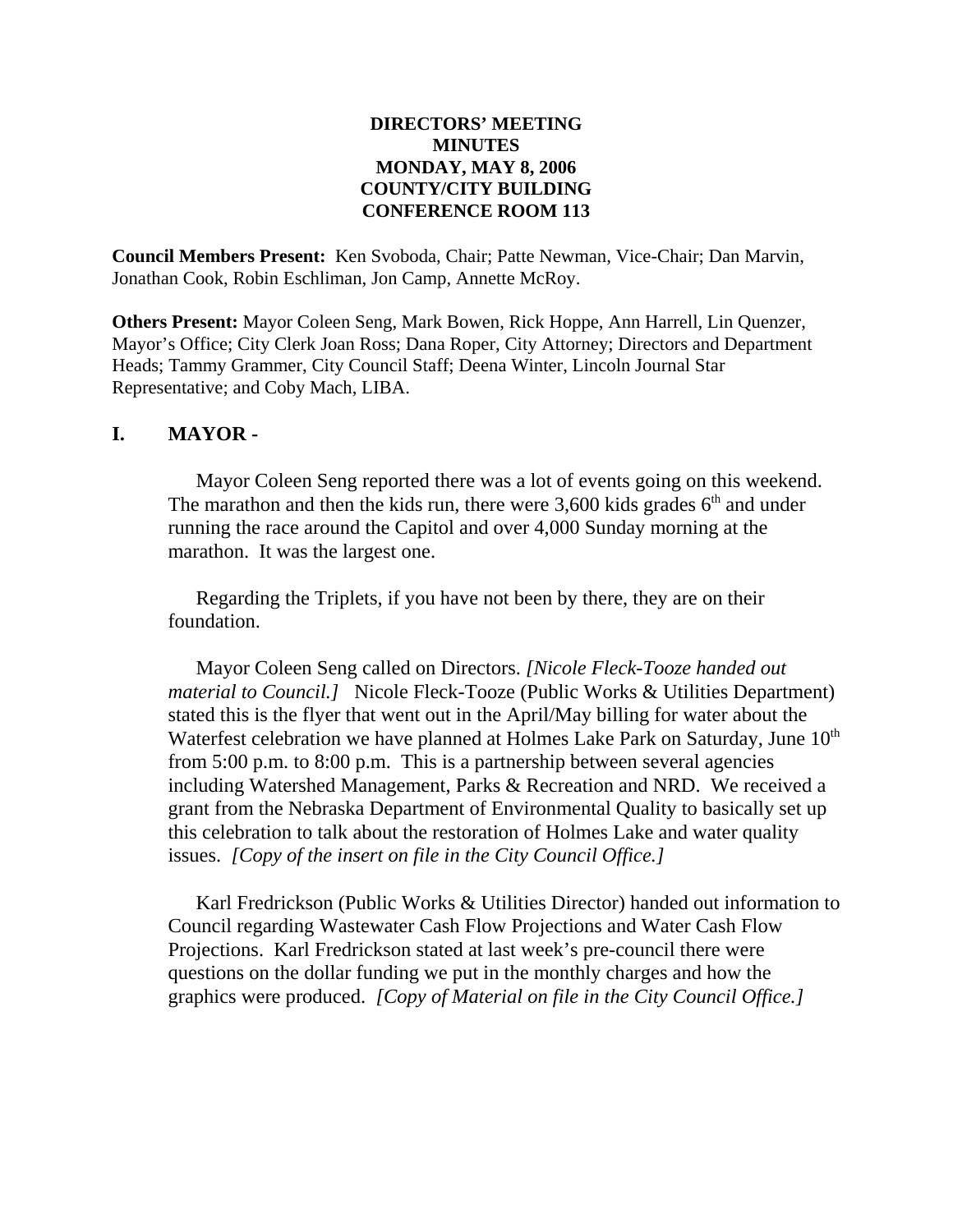- 1. NEWS ADVISORY RE: Mayor Seng News Conference on May 12<sup>th</sup>-Swimming Pool Safety. — NO COMMENTS
- 2. NEWS RELEASE RE: Free Family Safety Event Set for May  $12<sup>th</sup>$ .  $-$  NO **COMMENTS**
- 3. NEWS RELEASE RE: Season Pool Passes Now Available Online. NO COMMENTS
- 4. Washington Report 04/28/06. NO COMMENTS

# **II. DIRECTORS**

# **FINANCE**

- 1. Material from Don Herz RE: EMS Cash Receipts/Expenditure Data. NO COMMENTS
- 2. Material from Don Herz RE: EMS Call Volume Data. NO COMMENTS

# **PLANNING COMMISSION**

1. Transit Open Houses on May 11, 2006. — NO COMMENTS

# **PLANNING COMMISSION FINAL ACTION .....**

- 1. Special Permit #06026 Wireless Facility (Monopole) (8450 Eagle Crest Road) Resolution No. PC-00992. — NO COMMENTS
- 2. Special Permit #06027, Prairie Crossing Community Unit Plan. (So. 33rd Street) and Yankee Hill Road) Resolution No. PC-00993. — NO COMMENTS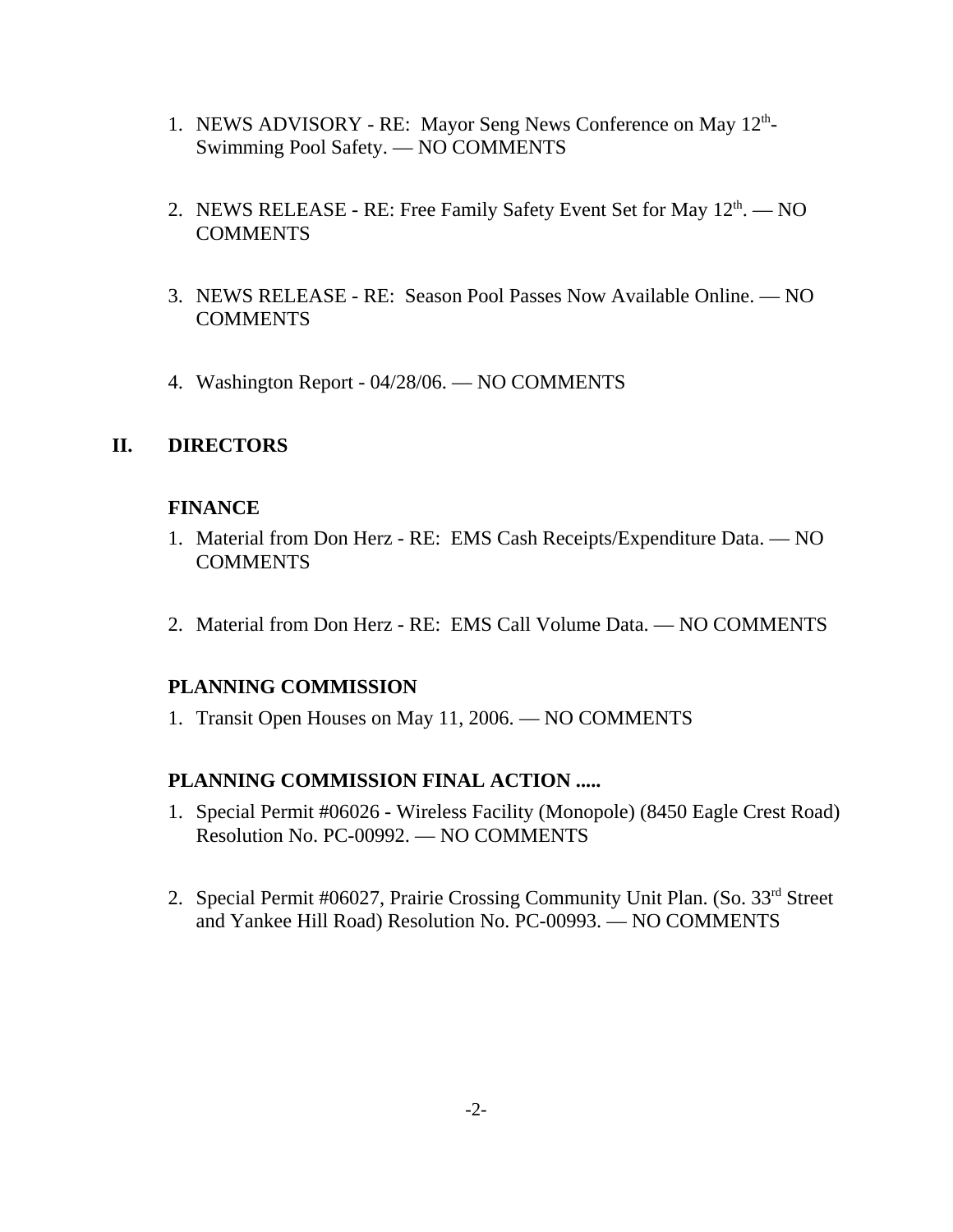#### **PUBLIC WORKS /ENGINEERING**

1. Letter from Doug Schwartz, Engineering & Traffic Operations to Steven Radcliff - RE: L-8867.3 - 77<sup>th</sup> Street North and South of Old Cheney Road-Change of Parking. — NO COMMENTS

### **III. CITY CLERK -**

City Clerk Joan Ross stated on their Agenda for today under 'Public Hearing-Liquor', Items 1 & 2 will be called together. *[#1, Application of Cetak's Gourmet Meats & Sausages for a Class D liquor license at 4107 Pioneer Woods Drive, Suite 104.; and #2, Manager application Jason Cetak for Cetak's Gourmet Meats & Sausages.]*

For Item 3, they have a Motion-To-Amend and she will mention the substitute zoning agreement which reflects Public Works recommendation relating to the access of 'K Street'. *[06R-87, Approving a Development and Zoning Agreement between Sierra Investments, LLC and the City regarding the development of property generally located at the southwest corner of 21st and K Streets.]*

On the Directors' Addendum is an attached e-mail relating to Items  $14 \& 15$ from Lynn Johnson (Parks & Recreation Director) requesting to delay action and doesn't appear that there is a date certain. *[#14, 06R-86, Approving the Development and Conditional Zoning Agreement between the City and B&J Partnership relating to the development of property generally located on the block bounded by 9<sup>th</sup>, 10<sup>th</sup>, Hill and Van Dorn Streets.; and #15, 06-65, Change of Zone 06012-Application of B&J Partnership for a change of zone from R-2 Residential District and O-2 Suburban Office District to B-1 Local Business District on property generally located on the block bounded by 9<sup>th</sup>, 10<sup>th</sup>, Hill and Van Dorn Streets.]* 

Mr. Cook stated he talked to Mike Tavlin and Mark Hunzeker yesterday and discussed delaying it until June  $5<sup>th</sup>$ . He has a meeting on the 29<sup>th</sup>, but June  $5<sup>th</sup>$  is an added benefit of being after the next Parks & Recreation Advisory Board Meeting which is June  $1<sup>st</sup>$  and the request for the delay is from the Parks Board. They are willing to entertain a number of potential compromises or alternatives that might be beneficial to the City, the neighborhood and B&J and B&J are willing to work with us on it and we also have a note from the Irvingdale Neighborhood Association supporting a deferral for that discussion. He's hopeful that there is some options that we can work out, but we need to give them time to work on it.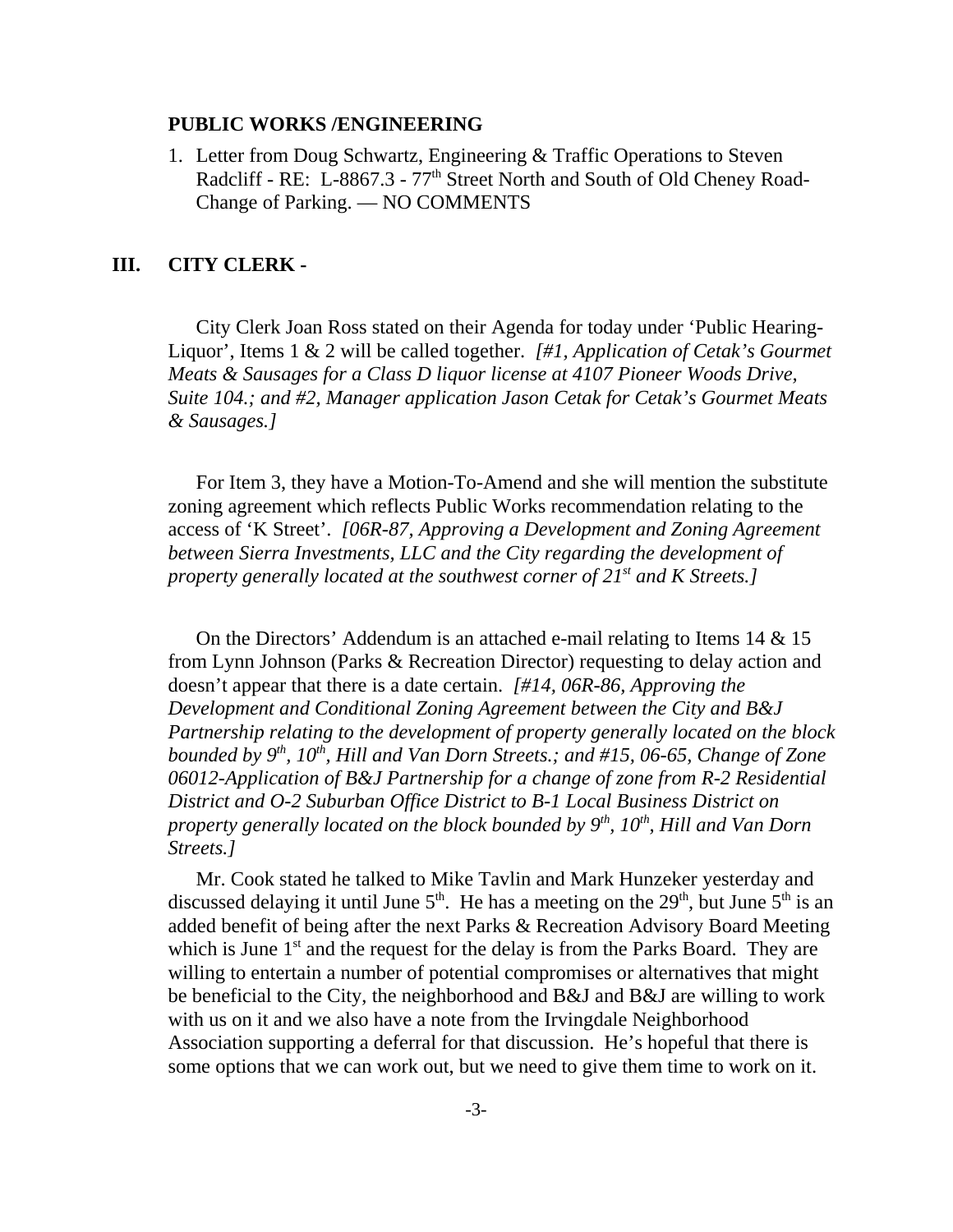Lynn Johnson agreed and commented having a couple extra weeks will let us work through a planning process. Mr. Svoboda commented we will continue this discussion on the dias as we potentially vote to delay.

For Item 17, they have Motion-To-Amend #1 submitted by Charles Humble to address the concerns that Council had from the previous meeting. *[06-67, Change of Zone 06018-Amending Title 27 of the Lincoln Municipal Code by amending Section 27.07.040 and adding new Sections 27.03.631 and 27.63.770 to define "Tree Service" and to create a special permit provision in the AG Agricultural District to allow the location of tree service business on land located in the AG Agricultural District under certain conditions.]*

### **IV. COUNCIL REQUESTS/CORRESPONDENCE -**

### **JON CAMP - NO COMMENTS**

#### **JONATHAN COOK -**

Mr. Cook stated he would like to speak with Marvin Krout (Planning Director) after the Directors' Meeting today.

- 1. Request to Bruce Dart, Health Director RE: Request for a sign at  $31<sup>st</sup>$  & Calvert about dogs having to be on a leash and cleaning up after them (RFI#129 - 05/04/06). — NO COMMENTS
- 2. Request to Harry Kroos, Public Works & Utilities Dept.-Sidewalks RE: Sidewalk Ramps around Milder Manor (RFI#130 - 5/04/06)**. —** NO COMMENTS

#### **ROBIN ESCHLIMAN** - **NO COMMENTS**

1. Request to Steve Hubka, Budget Officer - RE: Weeks ago the City had deficit of \$6 million-What is it now? - RFI#4 - 04/12/06. — NO COMMENTS

### **DAN MARVIN - NO COMMENTS**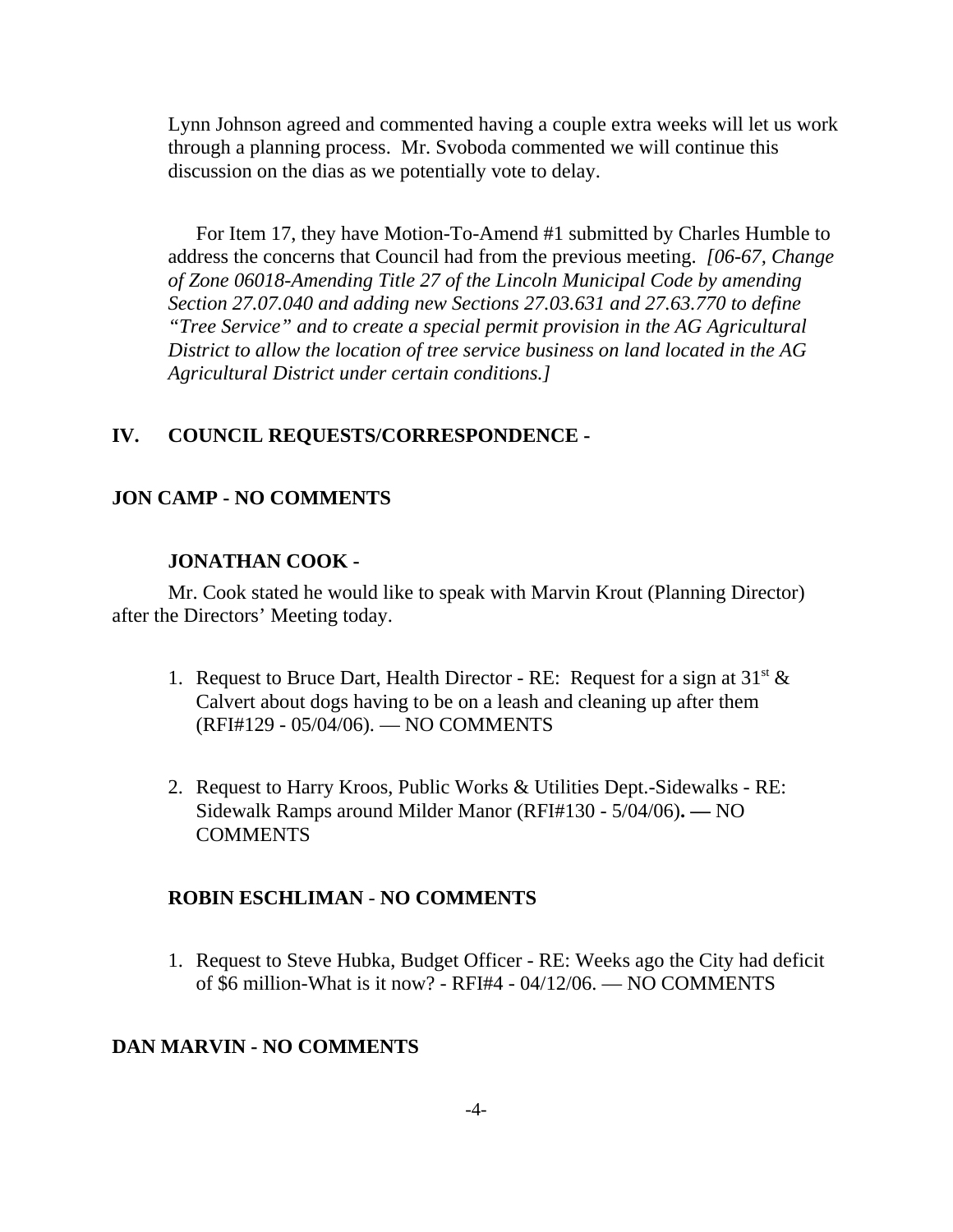#### **ANNETTE McROY -**

Ms. McRoy stated to Lynn Johnson (Parks & Recreation Director) in today's newspaper there were a couple of letters regarding some of our existing parks and their maintenance schedules. Do the folks around parks know that we went to the native grass? Is there anything we could do to increase the public perception or let people know that we are only mowing 'x' amount of times in the season? Lynn Johnson stated he prepared a letter to the Editor, but what's going on we have had several years of dry weather and the turf is thin. We've had a good wet spring and everything is growing like crazy, we typically mow in a two week cycle but three quarters of our workforce is seasonal employees which are college students and high school students, the college students start today and we will start to get high school students at the beginning of June. We are always behind this time of year and it just happens to be worse this year because the weather we have had and we are trying to get the word out that we typically mow in a two week cycle. There's just no way that we can put together the resources to mow any quicker and if you're really managing turf the way it should be managed you should be mowing about every three or four days right now but we can't do that. Mr. Camp commented that would explain the calls he has had on Tierra Park and the park on  $56<sup>th</sup>$  & 'A' Street. Mr. Johnson commented everything will have been mowed and should be mowed by Memorial weekend which is normally the target that they've got to get everything mowed and cleaned up for Memorial weekend and then it gets easier after that but its really the month of May that we struggle with.

1. Request to Karl Fredrickson and Ken Smith, Public Works & Utilities Dept. - RE: Parking management study update - RFI#170 - 04/19/06. — **1.) SEE RESPONSE RECEIVED FROM KARL FREDRICKSON ON 05/04/06. —** NO COMMENTS

# **PATTE NEWMAN - NO COMMENTS**

1. Letter from Jack Tatro - RE: Solving the problem of runoff water pooling. — NO COMMENTS

#### **KEN SVOBODA -**

Mr. Svoboda stated he would like to speak with Lynn Johnson (Parks & Recreation Director) after the Directors' Meeting today.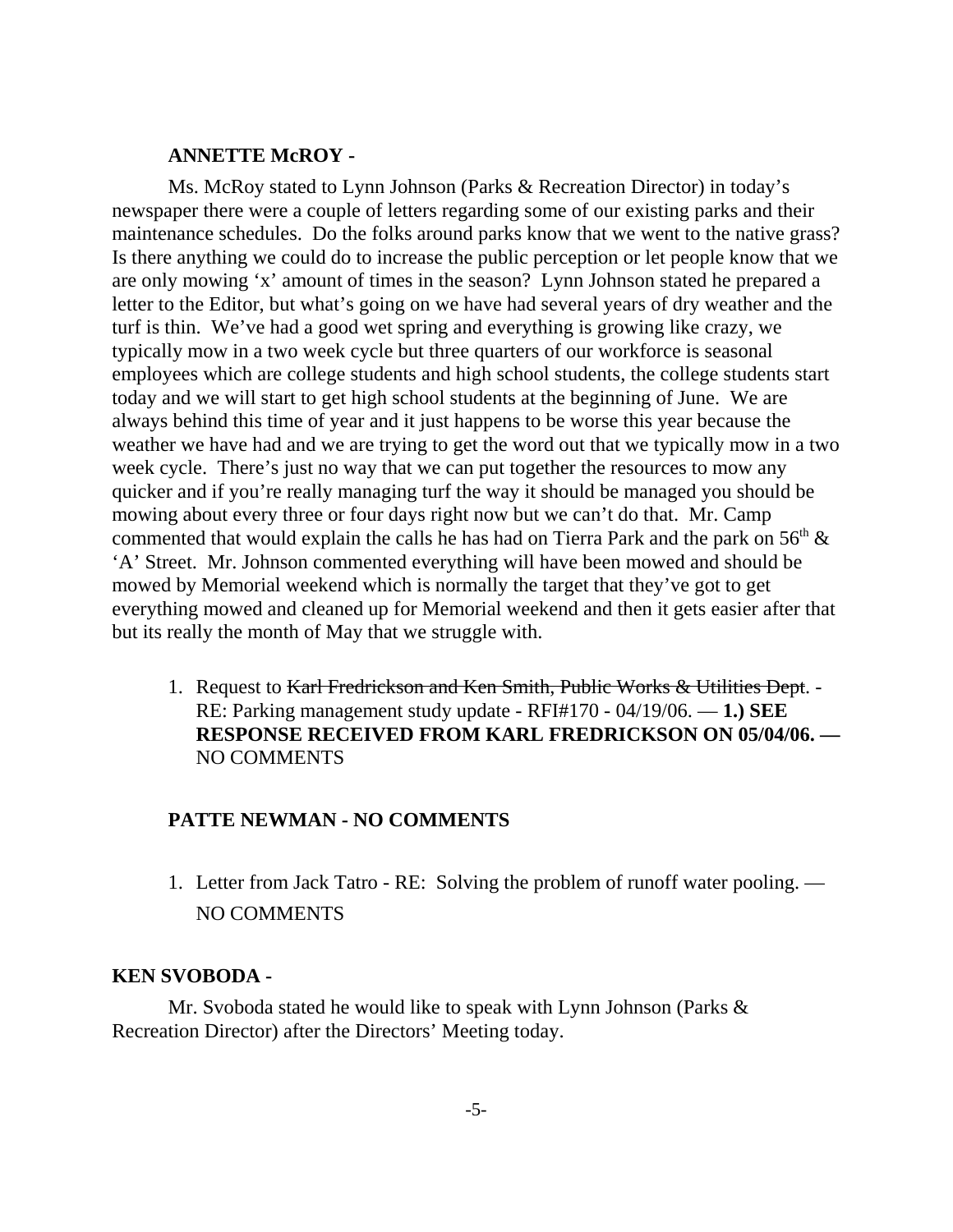# **V. MISCELLANEOUS** -

# **Emails/Letters Opposed to Concealed Carry Ban in Lincoln**

- 1. Email from Robin L. Hoffman. NO COMMENTS
- 2. Email from Gregg Stearns. NO COMMENTS

# **Emails/Letters Opposed to Downtown Development Plan/Including Demolition of Starship Theater and Taste of China Restaurant**

- 1. Email from Robin L. Hoffman. NO COMMENTS
- 2. Email from Cindy Elder (Hard Copy Distributed to Council on 5/01/06). NO COMMENTS
- 3. Email from Mrs. Willa Grange (Hard Copy Distributed to Council on 05/01/06). — NO COMMENTS
- 4. Email from Mrs. Willa Grange (Hard Copy Distributed to Council on 5/01/06). — NO COMMENTS
- 5. Email from Nancy Taylor (Hard Copy Distributed to Council on 5/01/06). NO COMMENTS
- 6. Letter and Attachments from Kim K. Sturzenegger (Hard Copy Distributed to Council on 5/01/06). — NO COMMENTS

# **Other Correspondence**

- 1. Email from Jayne Sebby RE: Loud Audio Systems in Vehicles. NO **COMMENTS**
- 2. Letter from Nancy Russell RE: Injustice to Property by Landlords (Hard Copy Distributed to Council on 5/01/06). — NO COMMENTS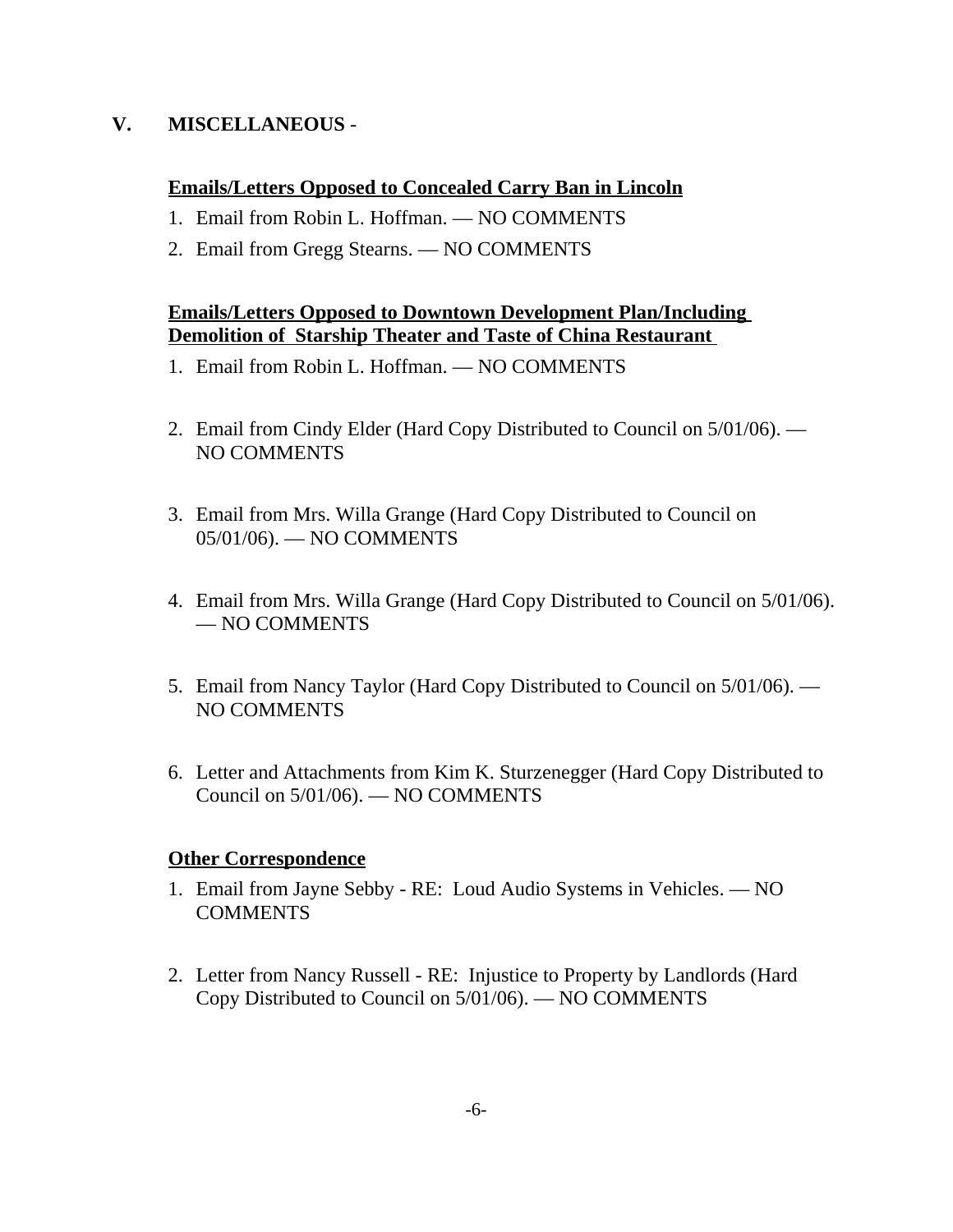- 3. Email from Vicky Valenta RE: Opposed to Convention Center in Haymarket District. — NO COMMENTS
- 4. Email from Vicky Valenta RE: Reaction to Council Members Actions. NO COMMENTS
- 5. Letter & Attachments from Charles Humble, Erickson & Sederstrom RE: Bill #06-67 - Tree Service Text Amendment. — NO COMMENTS

# **AD D E N D U M - (For May 8th)**

# **I. MAYOR -**

- 1. NEWS ADVISORY RE: Mayor Seng's Public Schedule Week of May 6 through May 12, 2006 -Schedule subject to change. — NO COMMENTS
- 2. NEWS RELEASE RE: Traffic To Shift Back To North 14<sup>th</sup> Monday. NO **COMMENTS**

# **II. CITY CLERK - NONE**

# **III. CORRESPONDENCE**

**A. COUNCIL REQUESTS/CORRESPONDENCE - NONE**

# **B. DIRECTORS AND DEPARTMENT HEADS -**

# **PARKS & RECREATION**

1. E-Mail from Lynn Johnson - RE: Parks Board Recommendation-Delay Action - Agenda Items 06R-86 and 06-65, zoning and development of property owned by B&J Partnership for property located generally north of  $9<sup>th</sup>$ ,  $10<sup>th</sup>$  and Van Dorn Streets. — [City Clerk Joan Ross mentioned this e-mail earlier under her comments.] (See that discussion)